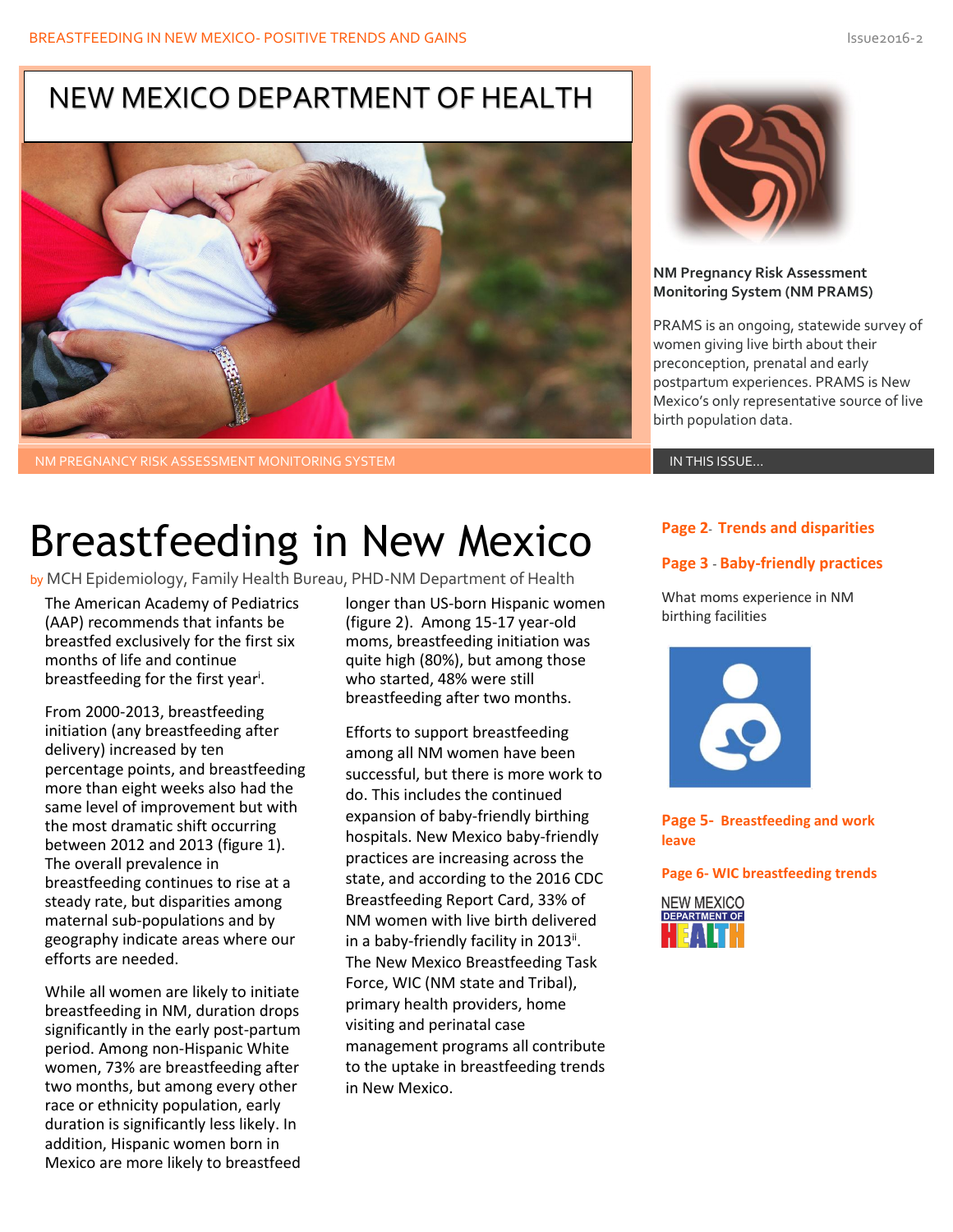## Breastfeeding trends 2000-2013





Figure 2.



Program support is an important key for women who otherwise may not have the resources or confidence to continue breastfeeding. Among women under the age of 20, those with prenatal or postpartum breastfeeding education were significantly more likely to breastfeed more than two months (figure 3.).

Prior to delivery, 62% of women said someone answered their questions about breastfeeding, and 20%

attended a breastfeeding class (irrespective of WIC participation). Sixty-four percent (64%) of women giving birth (2012-2013) participated in WIC, postpartum, and 14% said they participated in a breastfeeding class or had peer counseling in WIC. Breastfeeding initiation among all WIC participants increased at the same rate as in the general birth population from 2000 to 2013 (page 6.).

Figure 3.

Percent of NM women <20 years breastfeeding >2 months by lactation support, 2012-2013

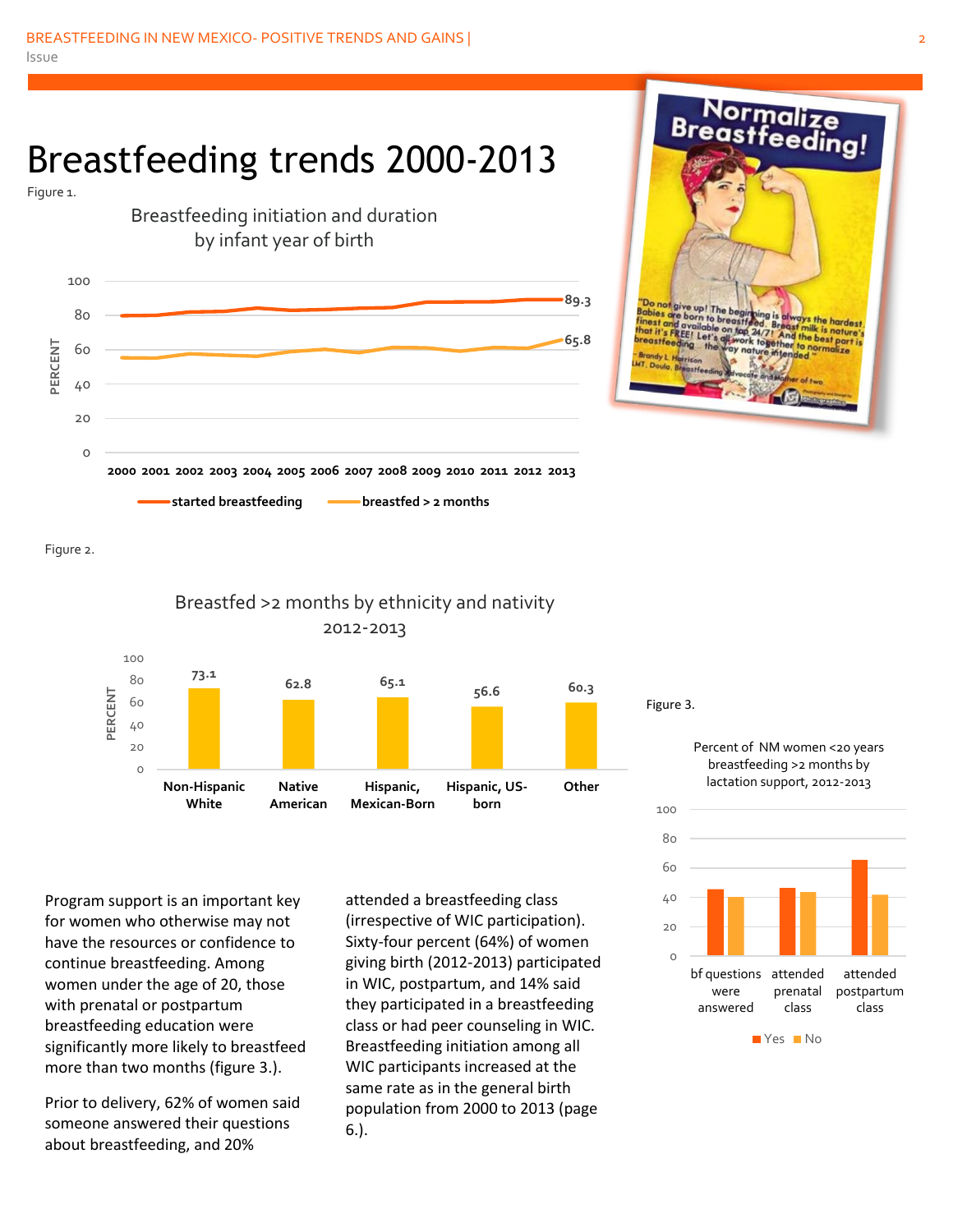## Hospital experiences, NM 2012-2013

Figure 4.



*Two birthing facilities achieved baby-friendly designation in 2013. More info on p.6.*



PRAMS measures baby-friendly experiences among NM women with a hospital birth.

Among women who breastfed for any length of time (even if only at delivery) and had a hospital birth, 94% reported that they had breastfed their baby at the hospital, and 89% said the baby was able to stay in the same room with them. Just under 80% said hospital staff helped them to breastfeed, 72% breastfed within the first hour after delivery, and 59% said their infant was fed *only* breast milk at the hospital. Forty-three percent (43%) of newly-delivered women said they received a formula gift pack when their baby was born (figure 4). By payer of prenatal care, women with Medicaid or private insurance were more likely to receive formula packs, comparing poorly to women with Indian Health Service (46%, 44% v. 33% in IHS) (figure 4.).

Taking three important drivers of successful breastfeeding initiation at delivery, together (1. Baby fed only breastmilk, 2. Baby fed within one hour of delivery, and 3. Mom *not* given a formula gift pack), only 35.9% of NM women reported all three experiences at delivery. This composite indicator varied by some maternal and geographic residence characteristics.

Thirty-eight (38.3%) percent of married moms reported all three experiences compared to 34.1% of unmarried moms. By maternal age groups, there were few differences, as well. Thirty-eight percent of women with a household income above 100% poverty level reported the three experiences, compared to 34% of those below at or below 100% poverty. More significant disparities occurred by DOH region of residence: Among women residing in the southwest and northwest regions, over 43% of women reported the triad, while in the metro and northeast, 36% did, compared to only 12.6% in the southeast (figure 5.).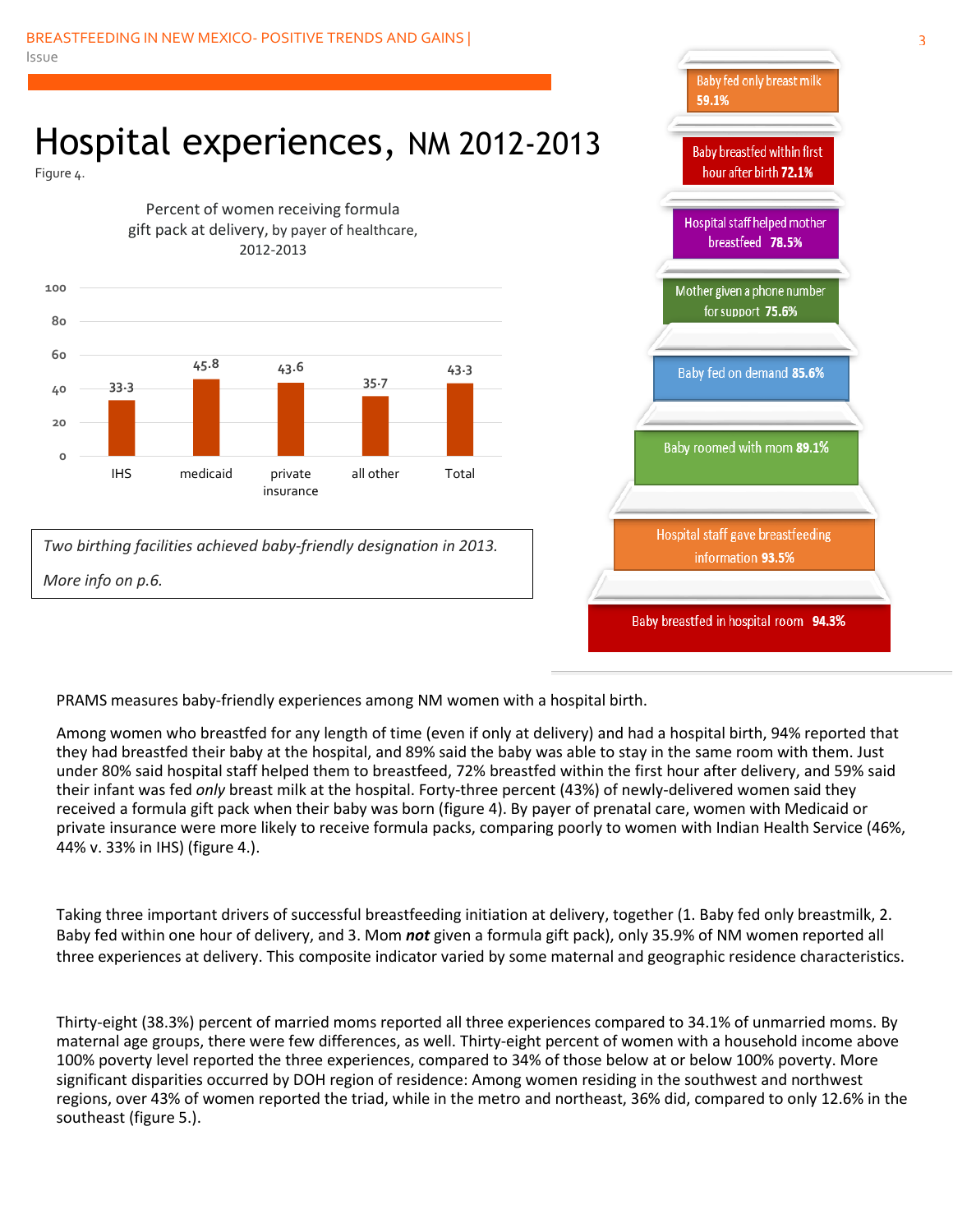#### **THE TEN BABY-FRIENDLY STEPS**

- 1. Have a written breastfeeding policy that is routinely communicated to all health care staff.
- 2. Train all health care staff in skills necessary to implement this policy.
- 3. Inform all pregnant women about the benefits and management of breastfeeding.
- 4. Help mothers initiate breastfeeding within one half-hour of birth.
- 5. Show mothers how to breastfeed and maintain lactation, even if they are separated from their infants.
- 6. Give newborn infants no food or drink other than breastmilk, unless medically indicated.
- 7. Practice rooming in that is, allow mothers and infants to remain together 24 hours a day.
- 8. Encourage breastfeeding on demand.
- 9. Give no artificial teats or pacifiers (also called dummies or soothers) to breastfeeding infants.
- 10. Foster the establishment of breastfeeding support groups and refer mothers to them on discharge from the hospital or clinic.

 [http://www.babyfriendlyusa.org/about-us/baby](http://www.babyfriendlyusa.org/about-us/baby-)friendly-hospital-initiative/the-ten-steps



Percent of NM women reporting all three babyfriendly indicators, 2012-2013<sup>iii iv</sup>



Percent of NM women who breastfed for any amount of time, 2012-2013

89%

<u>100</u>



#### Percent of NM women who breastfed >2 months





#### Figure. 5.

j

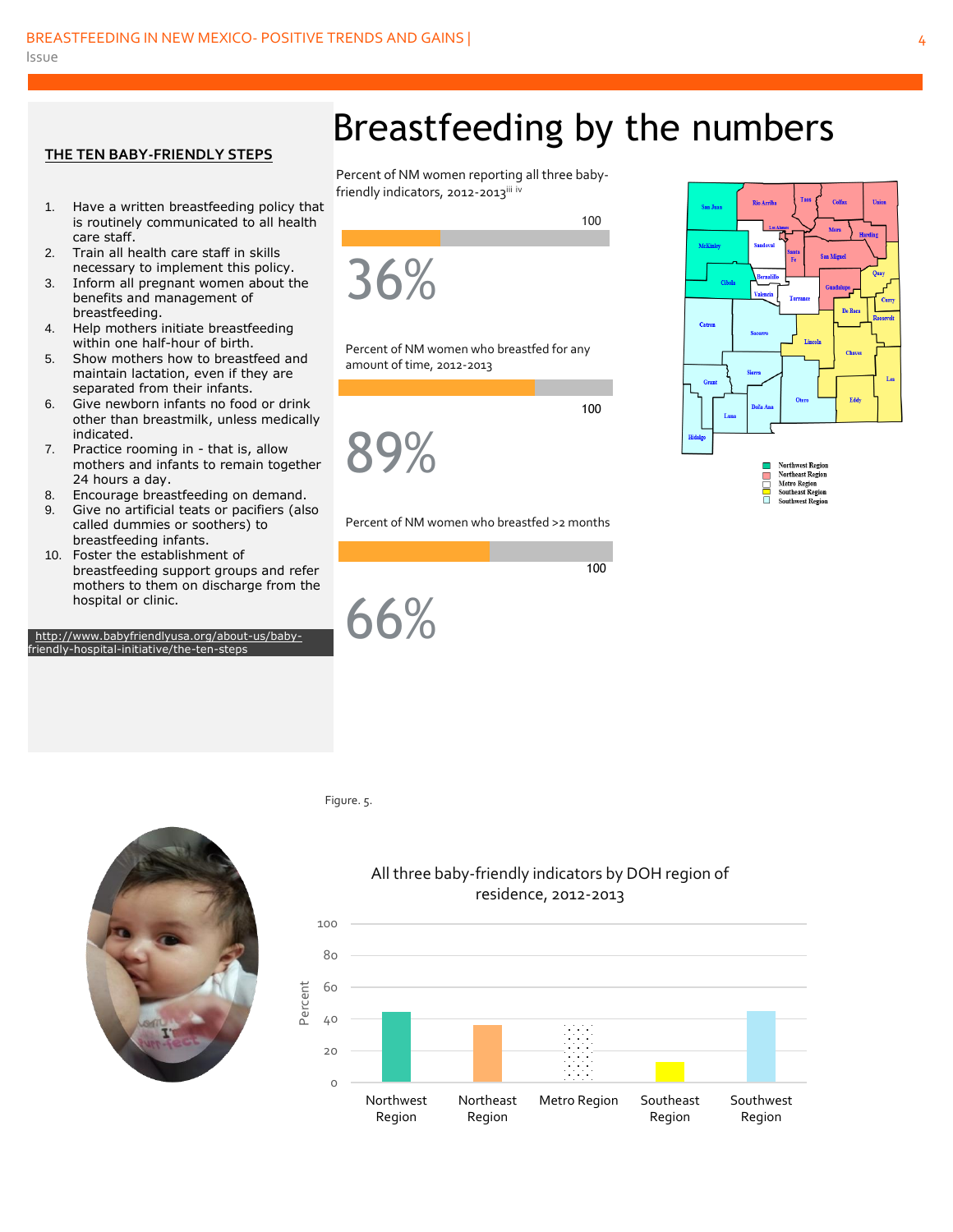Figure 6.





## Breastfeeding and work

About 56% of NM women giving birth in 2012-2013 said they were working at a job for pay during pregnancy. Just over half (54%) of those had returned to work at the time of survey, 10% were planning to return, and 36% said they were not returning to their job. A higher proportion (73%) of women with a delayed return to work breastfed more than two months compared to those who had already returned at the time of survey (3 months postpartum, on average).